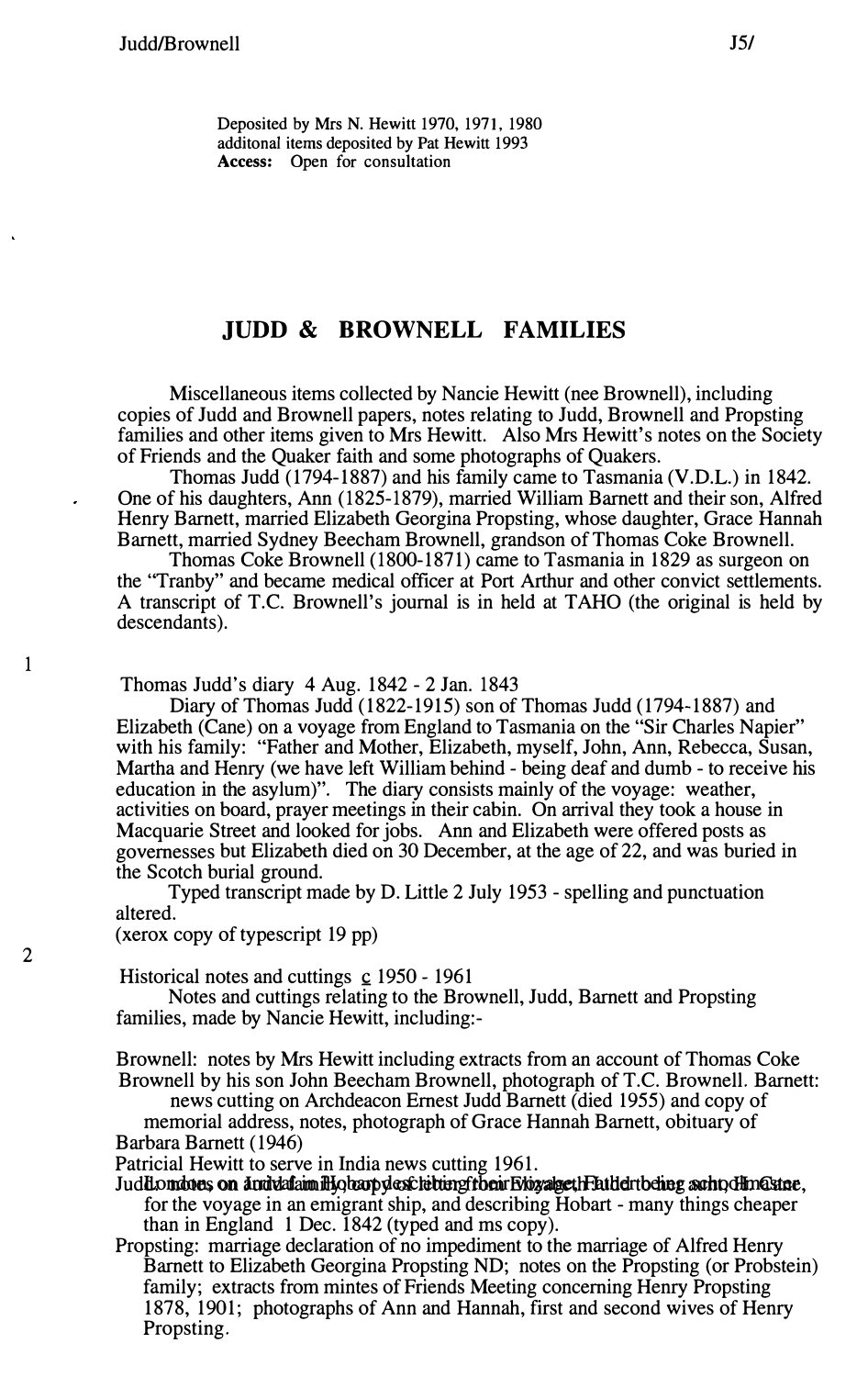- 3 John Beecham Brownell letter to parents 15 dec. 1851 Written from school, the Classical & Commercial Academy, to parents [Thomas Coke and Elizabeth Brownell]: Christmas holidays would start on 17 December. (1 doc)
- 4 Abraham Davy -letter to Francis Cotton 7 Nov. 1844 Davy remembered his visit to the Cottons and the Cottons visit to NSW. He

also mentioned his family - Helen making progress at school, Meetings, Quakers Ruth Allen and J.P. Robinson, plainess of speech, T. Pollard's children, second marriage. (1 doc)

- 5 Quaker marriage certificate William Nichollias and Isabella Rayner 6 Feb. 1835 First Quaker wedding recorded in Tasmania - see Friends Meeting minutes  $S1/A1$ (parchment doc)
- 17 Barnett family Miscellaneous papers relating.

## 18 Society of Friends (Quakers)

Nancie Hewitt's notes on the Society Friends (Quakers), including drafts of talks, "James Backhouse and George Washington Walker, adapted and summarised from 'a narrative of a voyage to the Australian Colonies by James Backhouse' for young friends by Nancie Hewitt" (typescript), photographs of pages of F.Mackie's "Journal" including sketch of Hobart Town 1852. (folder)

- 19 Notes on Frederick and Henry Propsting
	- (3 pp)

## PHOTOGRAPHS OF FRIENDS (QUAKERS)

- 6 Marg. Beale, Melbourne ND carte de visite, Johnstone O"Shannessy & Co.
- 7 James Backhouse ND cabinet portrait
- 8 Esther A. Mather 24/4/1868 standing, carte de visite by H.H. Baily, Hobart
- 9 Isaac Sharp 1879 carte de visite by Robert Harris Port Elizabeth. Endorsed "born 4 7mo. 1806".
- 10 William Levett Wells? 1880 carte de visite by Sarony, Scarborough [England]
- 11 Mrs John Cotton (nee Simmons) June 1886 carte de visite by Wherrett, Hobart
- 12 Sarah Benson Walker (1812-1893 nee Mather) [188-?] Seated, full length, cabinet photo by Albert Sargeant, Hobart